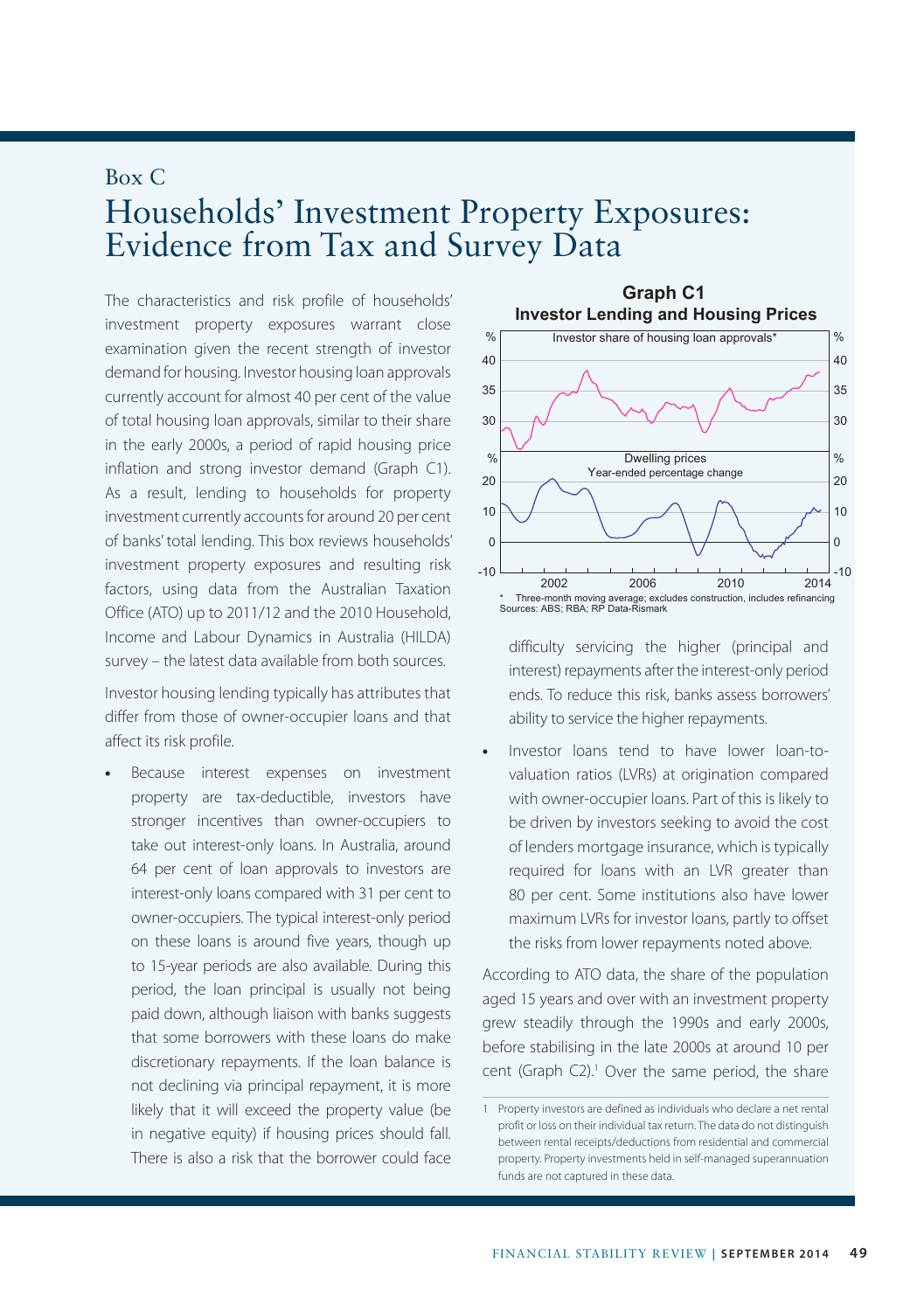of these investments that were geared – where the investor claimed interest deductions – increased steadily before levelling off at a little over 80 per cent. Given the sharp increase in investor loan approvals over 2013 and 2014 to date, especially in New South Wales and Victoria, the share of investors is likely to have increased further of late.



While aggregate measures of property investment and gearing increased only modestly from the early 2000s to 2011/12, there were some notable changes in the distribution of investment and gearing across age groups. In particular, the share of property investors aged 60 years and over increased significantly, to account for around onefifth of investors in 2011/12 (Graph C3). This shift in the distribution of investors towards older individuals reflects both the ageing of the population as well as an increase in the extent of investment property ownership within this age group. Individuals in this group also became more likely to have a mortgage against their property investment, with around half of these investors claiming interest deductions from their total incomes, though borrowing remained far more prevalent among younger investors, with almost all investors below the age of 40 years being geared.

ATO data also show that the incidence of property investment and the incidence of geared property



investment both increase with total income (Graph C4).<sup>2</sup> While the incidence of investment fell between 2003/04 and 2011/12 for people with total incomes between \$15 000 and \$500 000, it increased for those with very low incomes and those with very high incomes. For investors with very low incomes (below \$15 000), individuals aged 60 years or older comprised a larger share in 2011/12 than in 2003/04, as an increasing number of baby boomers owning investment properties entered retirement.3 These investors may be more capable of servicing any investment property debt than their younger low-income counterparts. In particular, even though their total income (for tax purposes) is low, they are likely to have non-taxable sources of income (such as pension streams and drawdowns from superannuation funds) to draw on.

<sup>2</sup> Total gross (before-tax assessable) income includes wages and salaries, net rental income, net capital gains, income derived from financial assets and certain other income items. It excludes nontaxable sources of income such as pension streams and drawdowns from superannuation funds. The average total income per taxpayer was around \$55 000 in 2011/12, excluding these non-taxable sources.

<sup>3</sup> The increase in lower-income individuals aged 60 years and over was also partly driven by changes to taxation of superannuation in July 2007. Total income as recorded on the individual's tax return fell for those aged 60 years and over after the changes, because some superannuation benefits that had previously been taxed became taxfree and are therefore no longer recorded in total income.